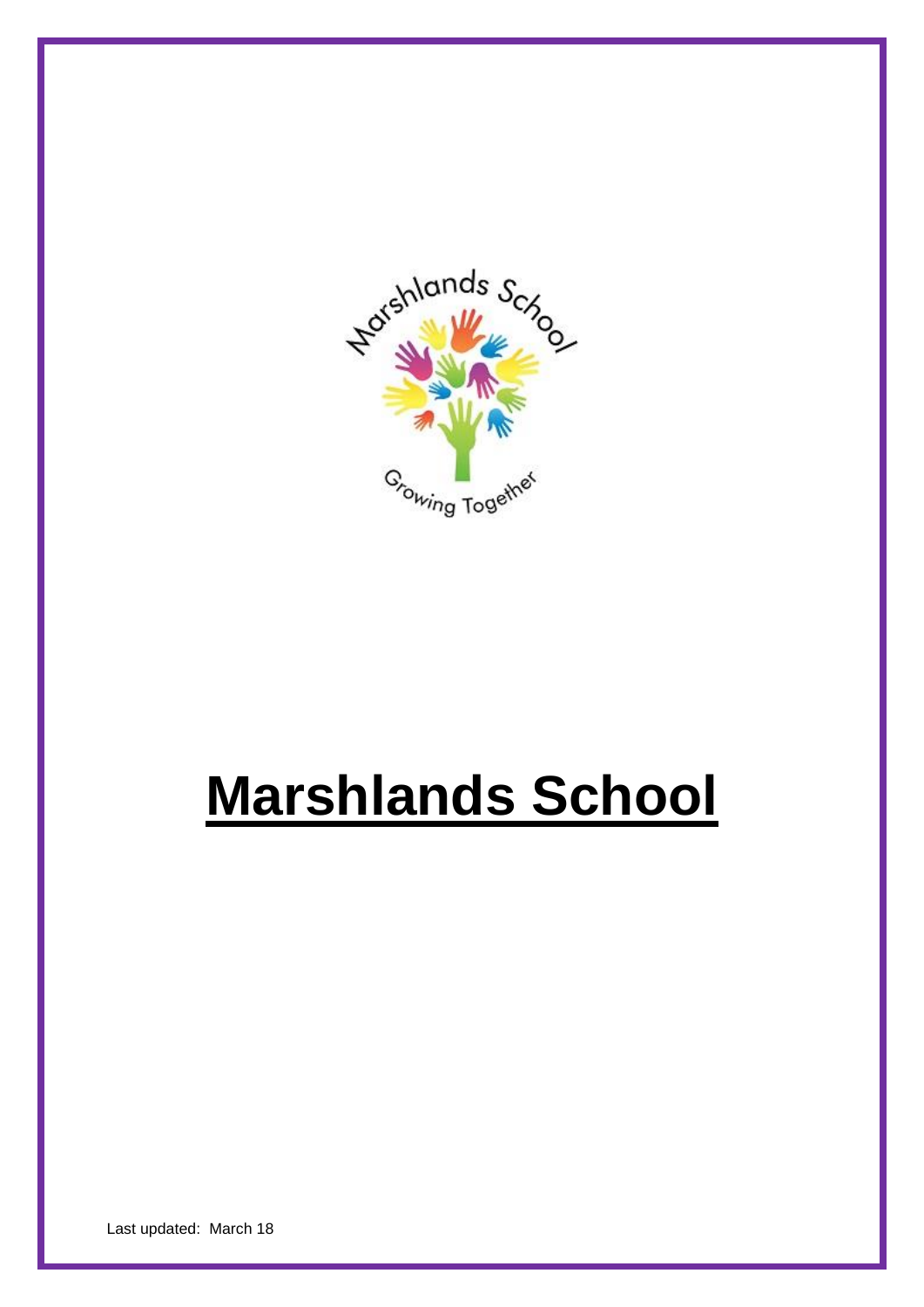## **Contents**

**[Statement of intent](#page-2-0)** 

- 1. [Legal framework](#page-3-0)
- 2. [Roles and responsibilities](#page-3-1)
- 3. [Definitions](#page-4-0)
- 4. [Training of staff](#page-4-1)
- 5. [Pupil expectations](#page-5-0)
- 6. [Absence procedures](#page-5-1)
- 7. [Contact information](#page-5-2)
- 8. [Attendance officer](#page-5-3)
- 9. [Lateness](#page-5-4)
- 10. [Term-time leave](#page-6-0)
- 11. [Missing children](#page-6-1)
- 12. [Religious observances](#page-8-0)
- 13. [Appointments](#page-8-1)
- 14. [Monitoring and review](#page-8-2)

### Appendix

a) [Attendance Monitoring Procedures](#page-9-0)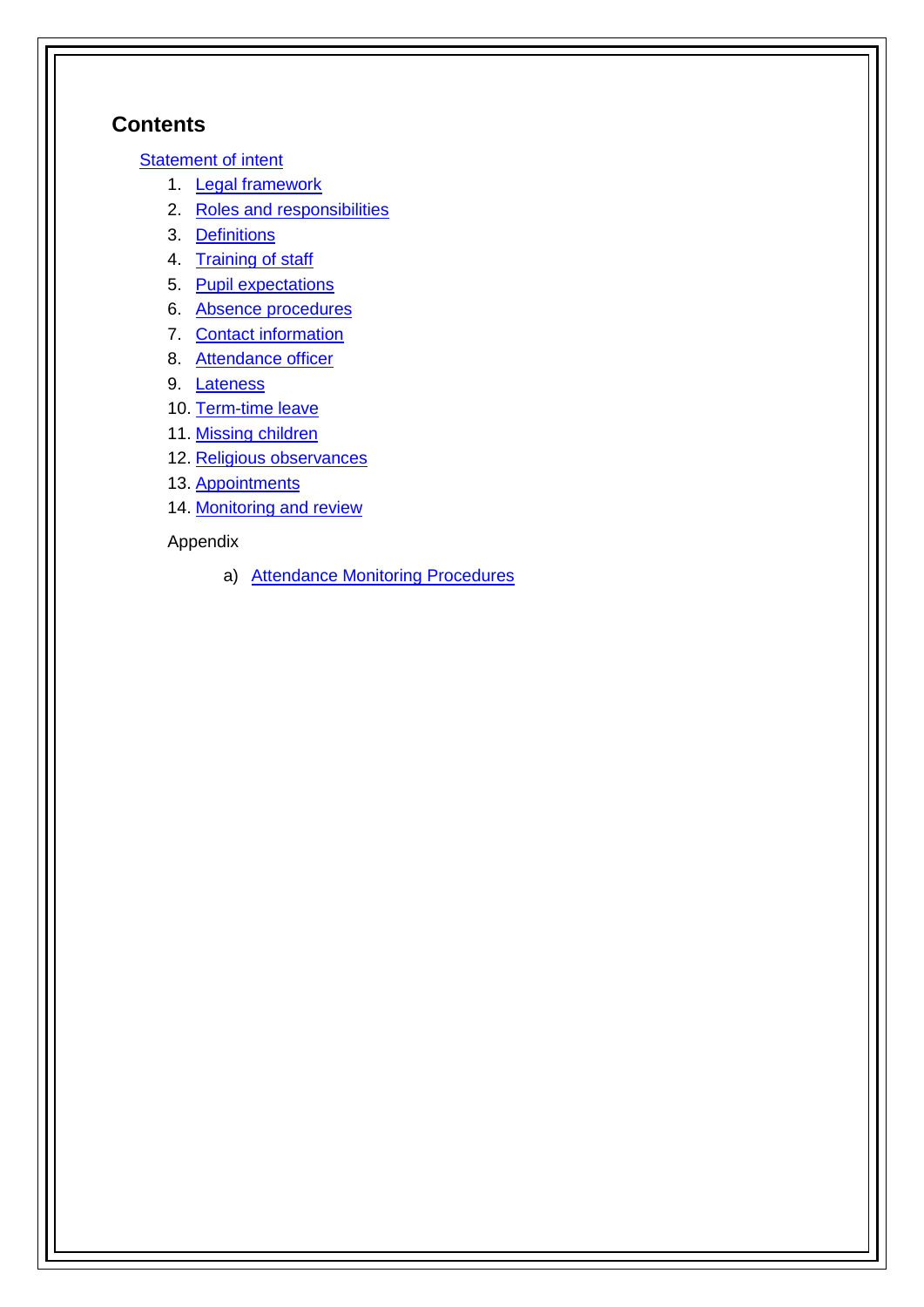## <span id="page-2-0"></span>**Statement of intent**

Marshlands School believes that in order to facilitate teaching and learning, good attendance is essential. Pupils cannot achieve their full potential if they do not regularly attend school.

Marshlands School is committed to:

• Following the framework set in section 7 of the Education Act 1996, which states that:

"The parent of every child of compulsory school age shall cause him/her to receive efficient full-time education suitable:-

(a) to age, ability and aptitude and

(b) to any special educational needs he/ she may have

Either by regular attendance at school or otherwise."

- Promoting and modelling good attendance behaviour.
- Ensuring equality and fairness of treatment for all.
- Implementing our policies in accordance with the Equality Act 2010.
- Early intervention and working with other agencies to ensure the health and safety of our pupils.
- Rewarding regular attendance.

Headteacher Date: 01/05/2018

Signed by:<br>Allie<br>Ten Reported

Chair of governors Date: 01/05/2018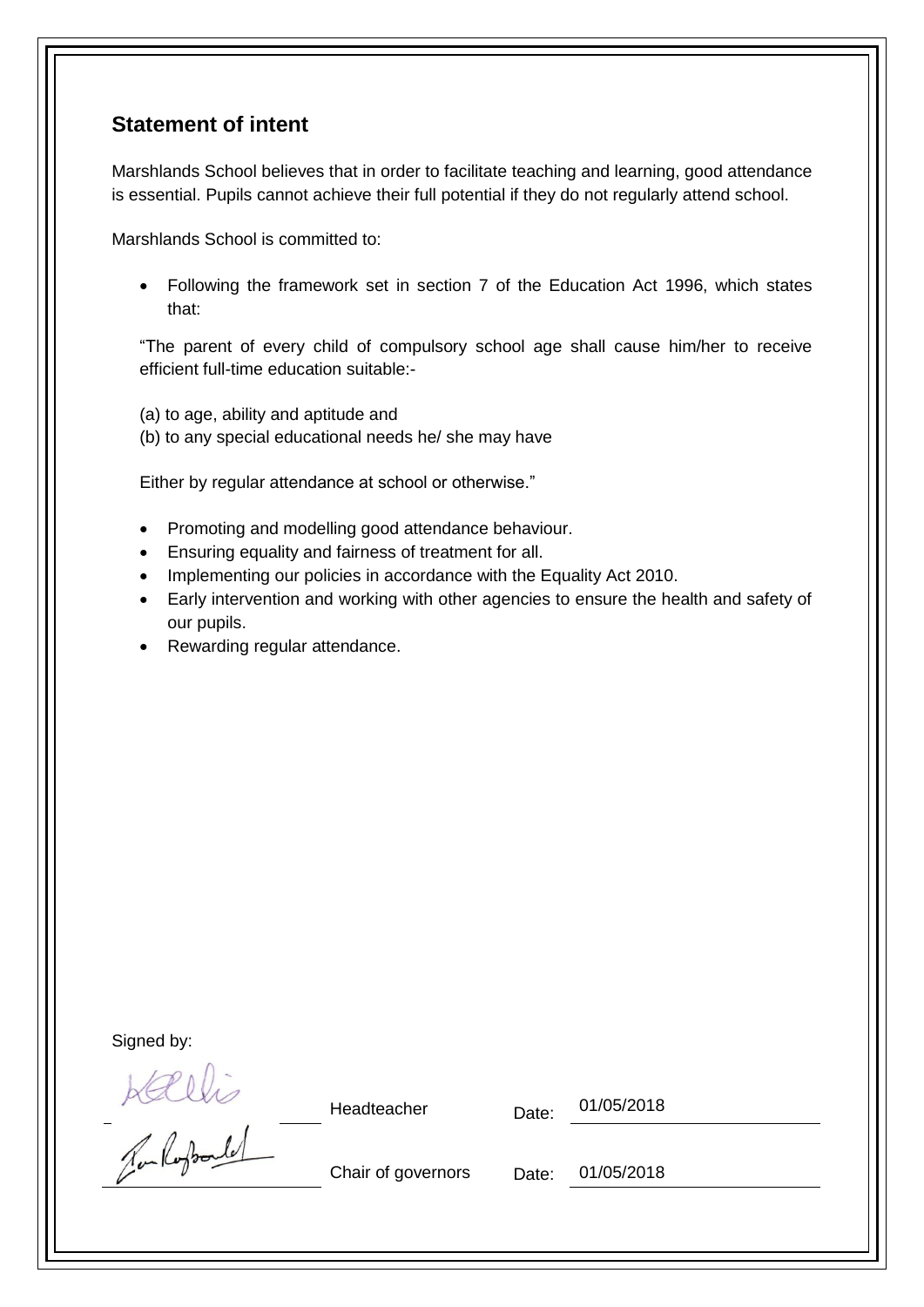#### <span id="page-3-0"></span> $\mathbf 1$ . **Legal framework**

- 1.1. This policy has due regard to statutory legislation, including, but not limited to, the following:
	- Education Act 1996
	- Equality Act 2010
	- Education (Pupil Registration) (England) Regulations 2006 (As amended)
- 1.2. This policy also has regard to non-statutory DfE guidance, including, but not limited to, the following:
	- DfE (2016) 'School attendance'
	- Staffordshire Local Authority Code of Conduct for issuing Penalty Notices (01/01/2018)

#### <span id="page-3-1"></span> $2.$ **Roles and responsibilities**

- 2.1. The governing body has overall responsibility for the implementation of the Attendance Policy and procedures of Marshlands School.
- 2.2. The governing body has overall responsibility for ensuring that the attendance policy, as written, does not discriminate on any grounds, including, but not limited to, ethnicity/national origin, culture, religion, gender, disability or sexual orientation.
- 2.3. The governing body has responsibility for handling complaints regarding this policy as outlined in the school's complaints policy.
- 2.4. The headteacher is responsible for the day-to-day implementation and management of the Primary Attendance and Truancy Policy and procedures of the school.
- 2.5. Staff, including teachers, support staff and volunteers, are responsible for following the Attendance Policy and for ensuring pupils do so too. They are also responsible for ensuring the policy is implemented fairly and consistently.
- 2.6. Staff, including teachers, support staff and volunteers, are responsible for modelling good attendance behaviour and implementing the agreed policy.
- 2.7. Parents/carers are expected to take responsibility for the attendance of their child during term-time.
- 2.8. Parents/carers are expected to promote good attendance behaviour and ensure that their child attends school every day.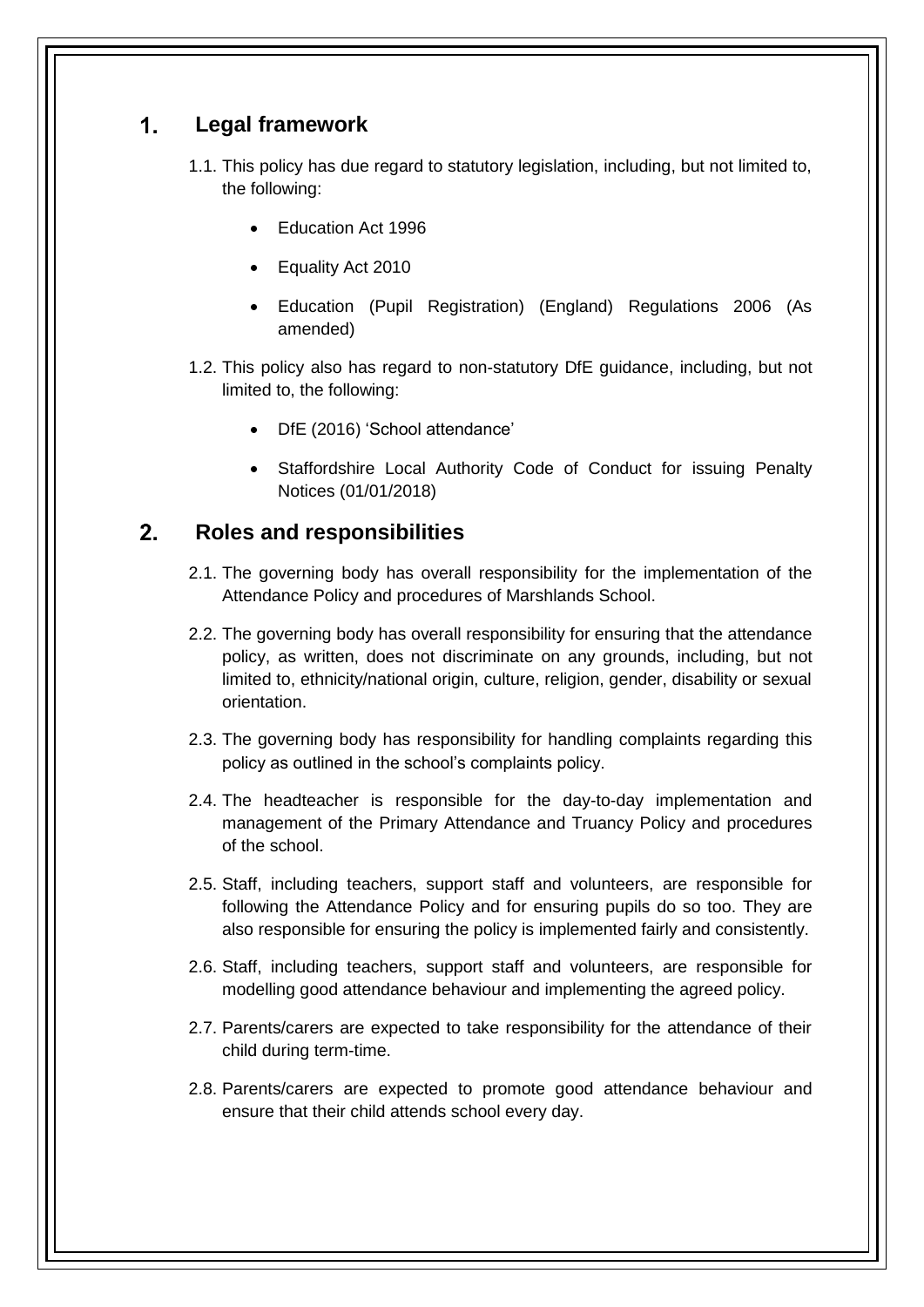#### <span id="page-4-0"></span> $3<sub>l</sub>$ **Definitions**

3.1. For the purpose of this policy, the school defines:

- **"Absence"** as:
	- − Arrival at school after the register has closed.
	- − Not attending school for any reason.
- An **"authorised absence"** as:
	- − An absence for sickness for which the school has granted leave.
	- − Medical or dental appointments which unavoidably fall during school time, for which the school has granted leave.
	- − Religious or cultural observances for which the school has granted leave.
	- An absence due to a family emergency.
- An **"unauthorised absence"** as:
	- − Parents/carers keeping children off school unnecessarily or without reason.
	- − Truancy before or during the school day.
	- − Absences which have never been properly explained.
	- − Arrival at school after the register has closed.
	- − Shopping, looking after other children or birthdays.
	- Day trips and holidays in term-time which have not been agreed.
	- Leaving school for no reason during the day.
- **"Persistent absenteeism"** as:
	- Missing 15 percent or more of schooling across the year for any reason.

#### <span id="page-4-1"></span>4. **Training of staff**

- 4.1. The school recognises that early intervention can prevent poor attendance. As such, teachers will receive training in identifying potentially at-risk pupils.
- 4.2. Teachers and support staff will receive training on this policy as part of their new starter induction.
- 4.3. Teachers and support staff will receive regular and ongoing training as part of their development.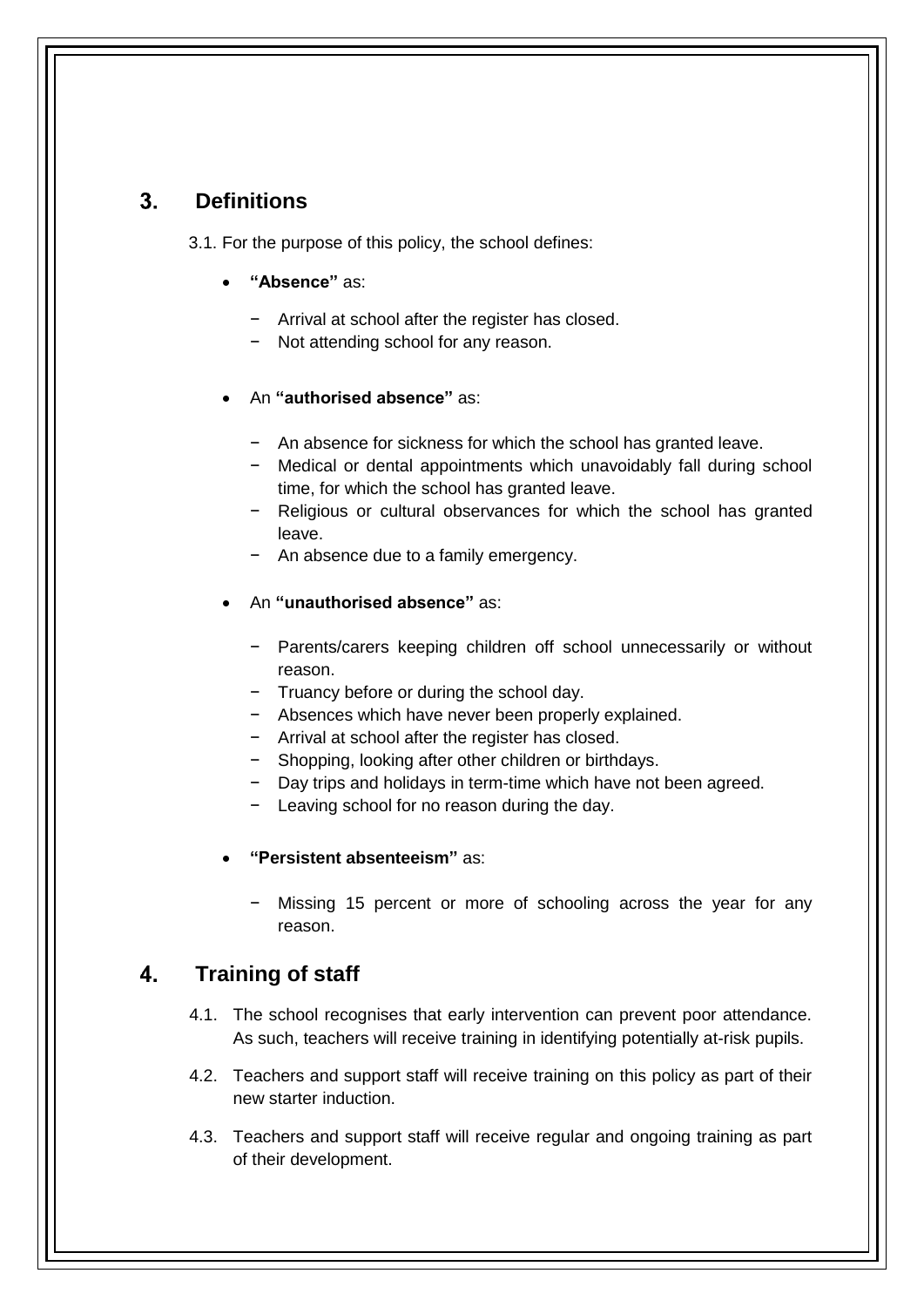#### <span id="page-5-0"></span> $5<sub>1</sub>$ **Pupil expectations**

5.1. Pupils are expected to attend school every day and will sign an agreement at the beginning of each school year, to agree to keep their attendance at, or above, 92 percent throughout the year.

#### <span id="page-5-1"></span> $6.$ **Absence procedures**

- 6.1. Parents/carers are required to contact the school as soon as possible on the first day of absence.
- 6.2. A phone call will be made to the parent/carer of any child who has not reported their absence on the first day that they do not attend school.
- 6.3. In the case of persistent absence, arrangements will be made for parents to speak to the attendance intervention officer.
- 6.4. If a pupil's absence drops below 85 percent, the education welfare officer will be informed, and a formal meeting will be arranged with the parents/carers.

#### <span id="page-5-2"></span> $7<sub>1</sub>$ **Contact information**

- 7.1. Parents/carers are responsible for providing accurate and up-to-date contact details.
- 7.2. Parents/carers are responsible for updating the school if the details change.

#### <span id="page-5-3"></span>**Attendance intervention officer** 8.

- 8.1. If they are persistently absent, pupils will be referred to the attendance intervention officer who will attempt to resolve the situation by agreement.
- 8.2. If the situation cannot be resolved and attendance does not improve, the attendance intervention officer will notify the education welfare officer who has the power to issue sanctions such as prosecutions or penalty notices.

#### <span id="page-5-4"></span> $9<sub>-</sub>$ **Lateness**

- 9.1. Punctuality is of the utmost importance and lateness will not be tolerated.
- 9.2. The school day starts at 9:00am. Pupils should be in school for assembly at this time.
- 9.3. Registers are marked by 9:30am. Pupils will receive a late mark if they are not in their classroom by this time.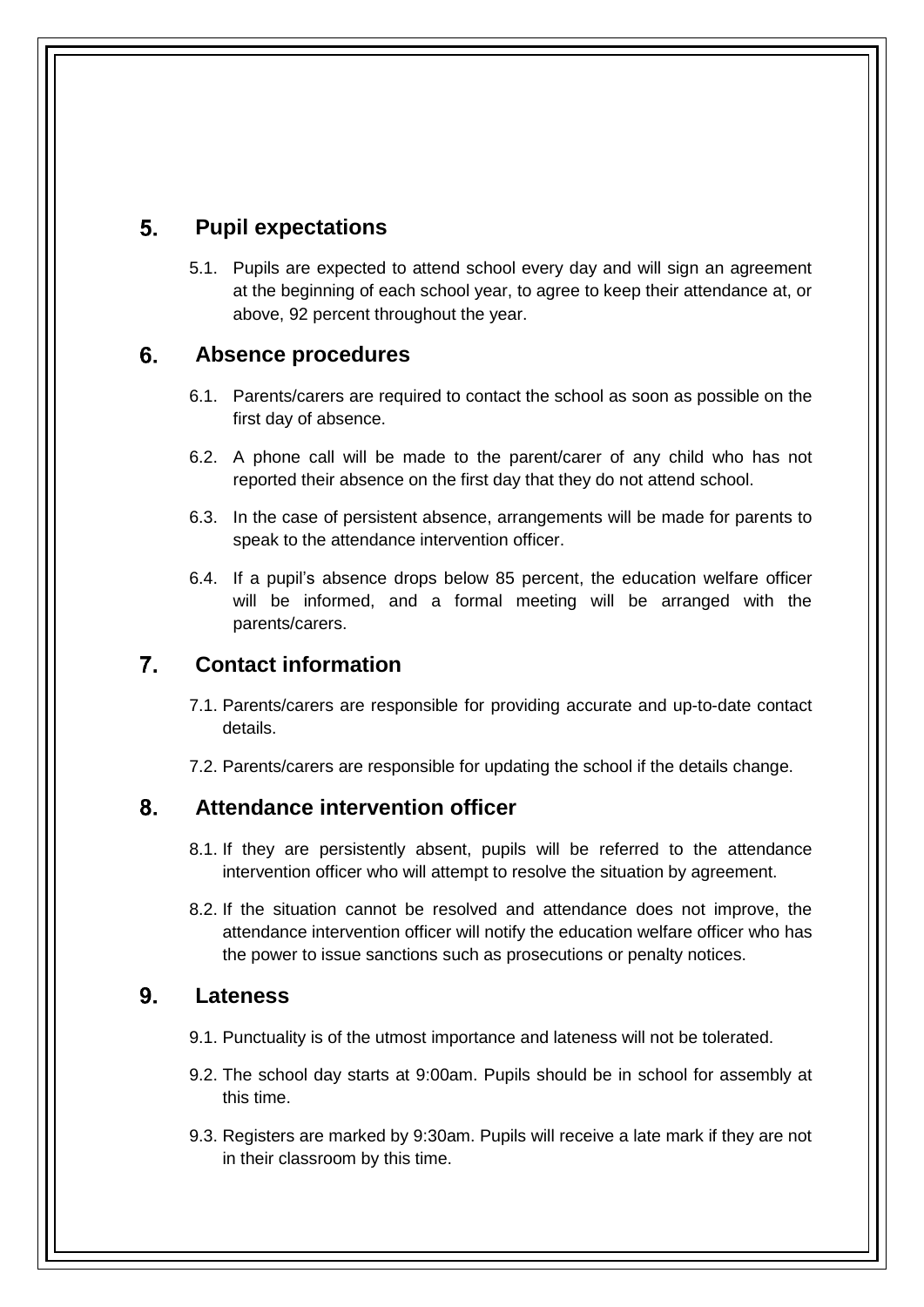- 9.4. The register closes at 9:40am. Pupils will receive a mark of absence if they do not attend school before this time.
- 9.5. After lunch, registers are marked by 1:10pm. Pupils will receive a late mark if they are not in their classroom by this time.
- 9.6. The register closes at 1:20pm. Pupils will receive a mark of absence if they are not present.
- 9.7. Pupils attending after the register closes will receive a mark to show that they are on site, but this will count as a late mark.

#### <span id="page-6-0"></span>**Term-time leave**  $10<sub>l</sub>$

- 10.1. At Marshlands School, our aim is to prepare pupils for their future lives and careers. With this in mind, we require parents/carers to observe the school holidays as prescribed.
- 10.2. The headteacher is unable to authorise holidays during term-time.
- 10.3. The headteacher is only allowed to grant a leave of absence in exceptional circumstances. Applications will be made in advance and the headteacher will be satisfied by the evidence which is presented, before authorising termtime leave.
- 10.4. The headteacher will determine the amount of time a pupil can be away from school. Any leave of absence is at the discretion of the headteacher.
- 10.5. Any requests for leave during term-time will be considered on an individual basis and the pupil's previous attendance record will be taken into account.
- 10.6. Requests for leave will not be granted in the following circumstances:
	- Immediately before and during assessment periods
	- When a pupil's attendance record shows any unauthorised absence
	- Where a pupil's authorised absence record is already above 10 percent for any reason
- 10.7. If parents/carers take their child out of school during term-time without authorisation from the headteacher, they may be subject to sanctions such as penalty fines.

#### <span id="page-6-1"></span> $11.$ **Missing children**

- 11.1. Pupils are not permitted to leave the school premises during the school day unless they have permission from a member of the senior leadership team.
- 11.2. The following procedures will be taken in the event of a pupil going missing whilst at school:
	- The member of staff who has noticed the missing pupil will inform the senior leadership team immediately.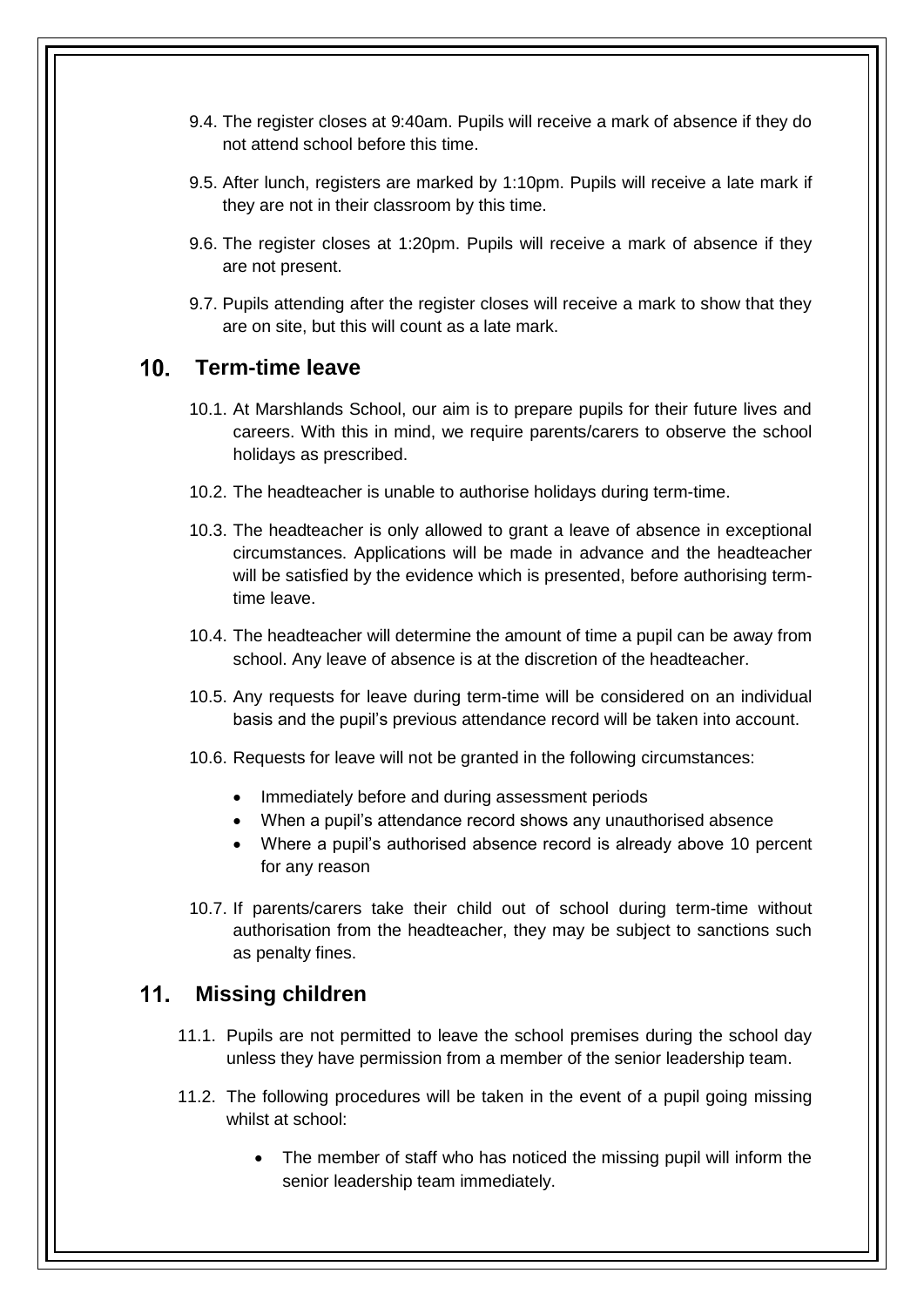- The office staff will also be informed as they will act as a point of contact for receiving information regarding the search.
- A member of staff will stay with the rest of the class, and all other available members of staff will conduct a thorough search of the school premises as directed by the senior leadership team.
- The following areas will be systematically searched:
	- − All classrooms
	- − All toilets
	- − The library
	- − Any outbuildings
	- − The school grounds
- Available staff will begin a search of the area immediately outside of the school premises, and will take a mobile phone with them so they can be contacted.
- If the pupil has not been found after 10 minutes, then the parents/carers of the pupil will be notified.
- If the parents/carers have had no contact from the pupil, then the police will be contacted.
- The missing pupil's teacher will fill in an incident form, describing all circumstances leading up to the pupil going missing.
- 11.3. If the missing pupil has an allocated social worker, is a looked after child, then the appropriate personnel will be informed.
- 11.4. When the pupil has been located, members of staff will care for and talk to the pupil to ensure they are safe and well.
- 11.5. The headteacher will take the appropriate action to ensure the pupils understand they must not leave the premises, and sanctions will be issued if deemed necessary.
- 11.6. Parents/carers and any other agencies will be informed immediately when the pupil has been located.
- 11.7. The headteacher will carry out a full investigation, and will draw a conclusion as to how the incident occurred.
- 11.8. Appropriate disciplinary procedures are followed in accordance with the Behaviour and Discipline Policy.
- 11.9. A written report will be produced and policies and procedures will be reviewed in accordance with the outcome.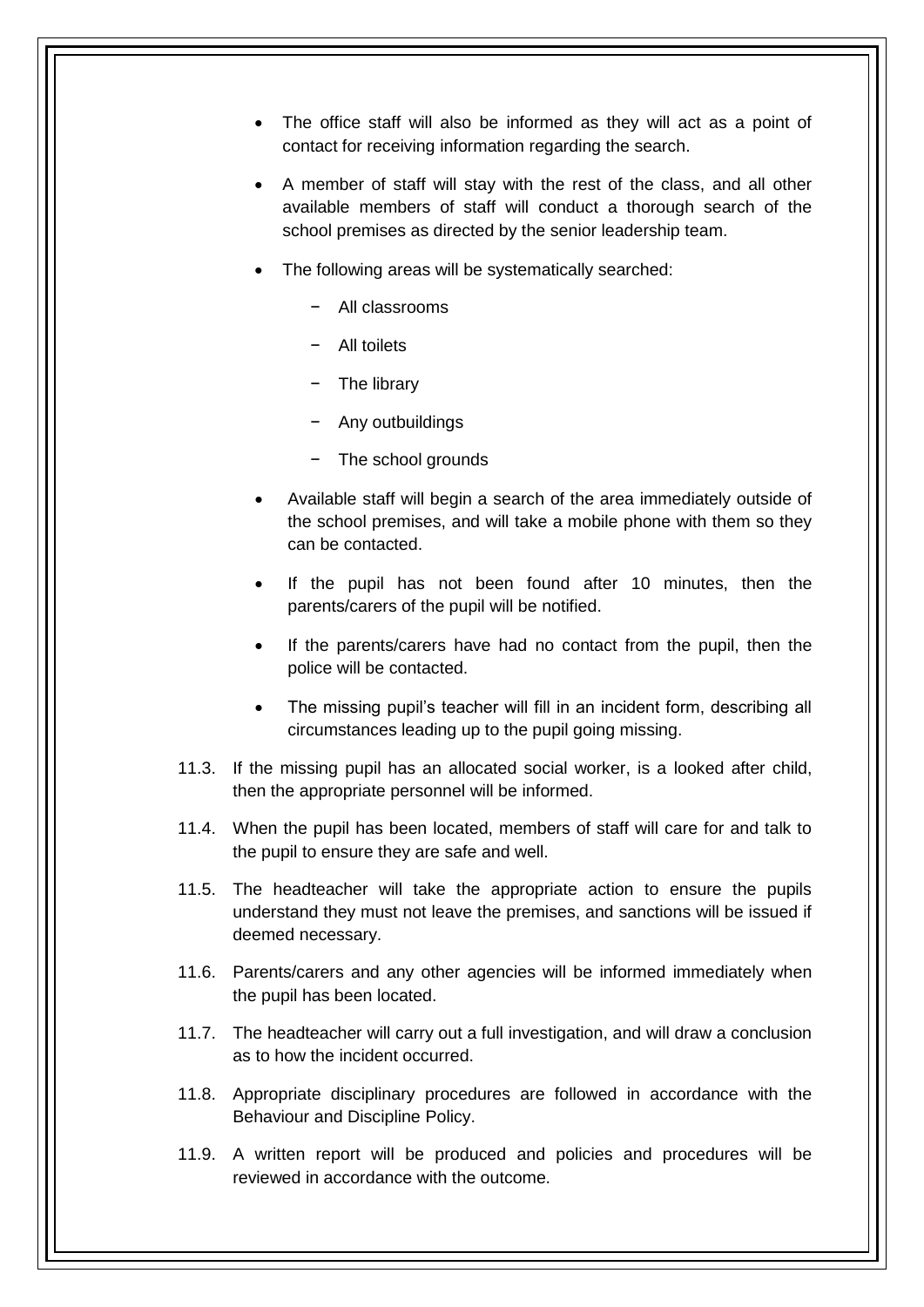#### <span id="page-8-0"></span> $12.$ **Religious observances**

- 12.1. The school will take advice from local religious leaders of all faiths to establish the appropriate number of days required for religious festivals.
- 12.2. Parents/carers are required to inform the school in advance if absences are required for days of religious observance.

#### <span id="page-8-1"></span> $13<sub>1</sub>$ **Appointments**

- 13.1. As far as possible, parents/carers will attempt to book medical and dental appointments outside of school hours.
- 13.2. Where this is not possible, a note and appointment card will be sent to the school office.
- 13.3. If the appointment requires the pupil to leave during the school day, they will be signed out at the school office by a parent/carer.
- 13.4. Pupils will attend school before and after the appointment wherever possible.

#### <span id="page-8-2"></span> $14.$ **Monitoring and review**

- 14.1. The school monitors attendance and punctuality throughout the year.
- 14.2. Marshlands School's attendance target is 92 percent.
- 14.3. This policy is reviewed every three years by the headteacher; the next scheduled review date for this policy is March 2020.
- 14.4. Any changes made to this policy will be communicated to all members of staff and parents/carers.